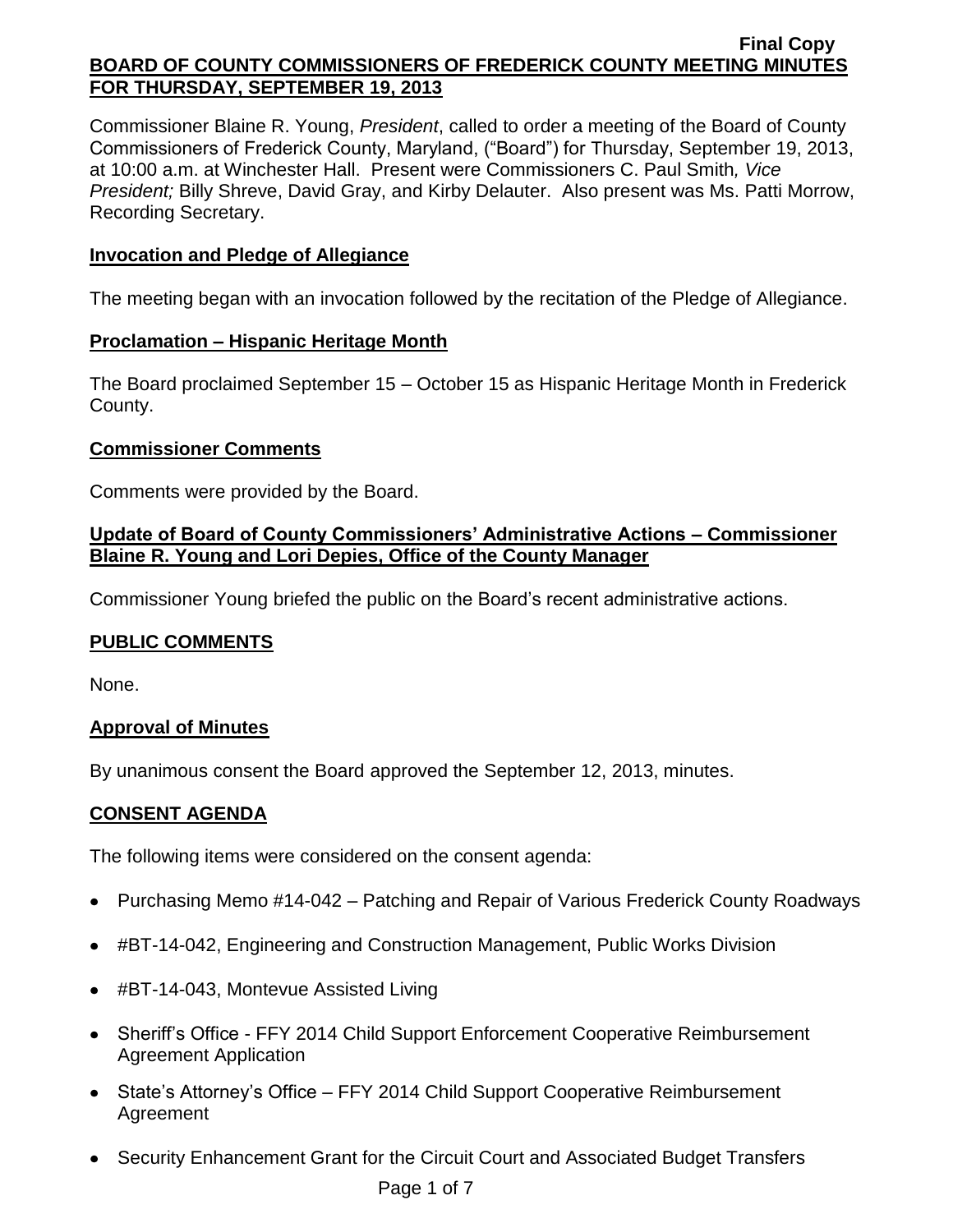*Motion to approve the consent agenda as presented – Passed 5-0.*

| <b>COMMISSIONERS</b> | <b>MOTION</b> | <b>SECOND</b> | <b>YES</b> | <b>NO</b> | <b>ABSTAIN</b> | <b>NOT PRESENT</b> |
|----------------------|---------------|---------------|------------|-----------|----------------|--------------------|
| Young                |               |               |            |           |                |                    |
| <b>Smith</b>         |               |               |            |           |                |                    |
| <b>Shreve</b>        |               |               |            |           |                |                    |
| Gray                 |               |               |            |           |                |                    |
| <b>Delauter</b>      |               | "             |            |           |                |                    |

## **PUBLIC HEARING**

# **Proposed Changes to the Frederick County Personnel Rules – Mitch Hose and Sophia Dobransky, Human Resources Division**

A public hearing was held, as duly advertised, on the proposed changes to the Frederick County Personnel Rules.

Ms. Dobranksy presented the proposed changes to the rules.

There was no public comment.

No action was taken by the Board as this public hearing was for the benefit to receive public comments. The Board will make a decision at their administrative business meeting scheduled for Thursday, October 3.

## **AGENDA BRIEFING**

Commissioner Young noted the Board would hold a public hearing on Thursday, September 26 at 10:00 a.m. to consider an ordinance to revise Chapter 1-21 of the Frederick County Code (Forest Resource Ordinance).

## **WORKSESSION**

# **Annual Maryland Department of Transportation Fall Tour Briefing and Interim Highway Priorities – Ron Burns and Jim Gugel, Community Development Division**

Also present for the discussion were Mr. Dave Coyne and Mr. John Thomas, State Highway Administration.

Public comment was heard from:

- Delegate Kathy Afzali, District 4A
- Frank Chiaramonte
- $\bullet$  Lisa Kokol
- Rusty Gallagher
- Annette Breiling
- The City of Frederick Alderman Carol Krimm

*The Board concurred with the staff presentation and supported including the Libertytown streetscape in the priority listing.*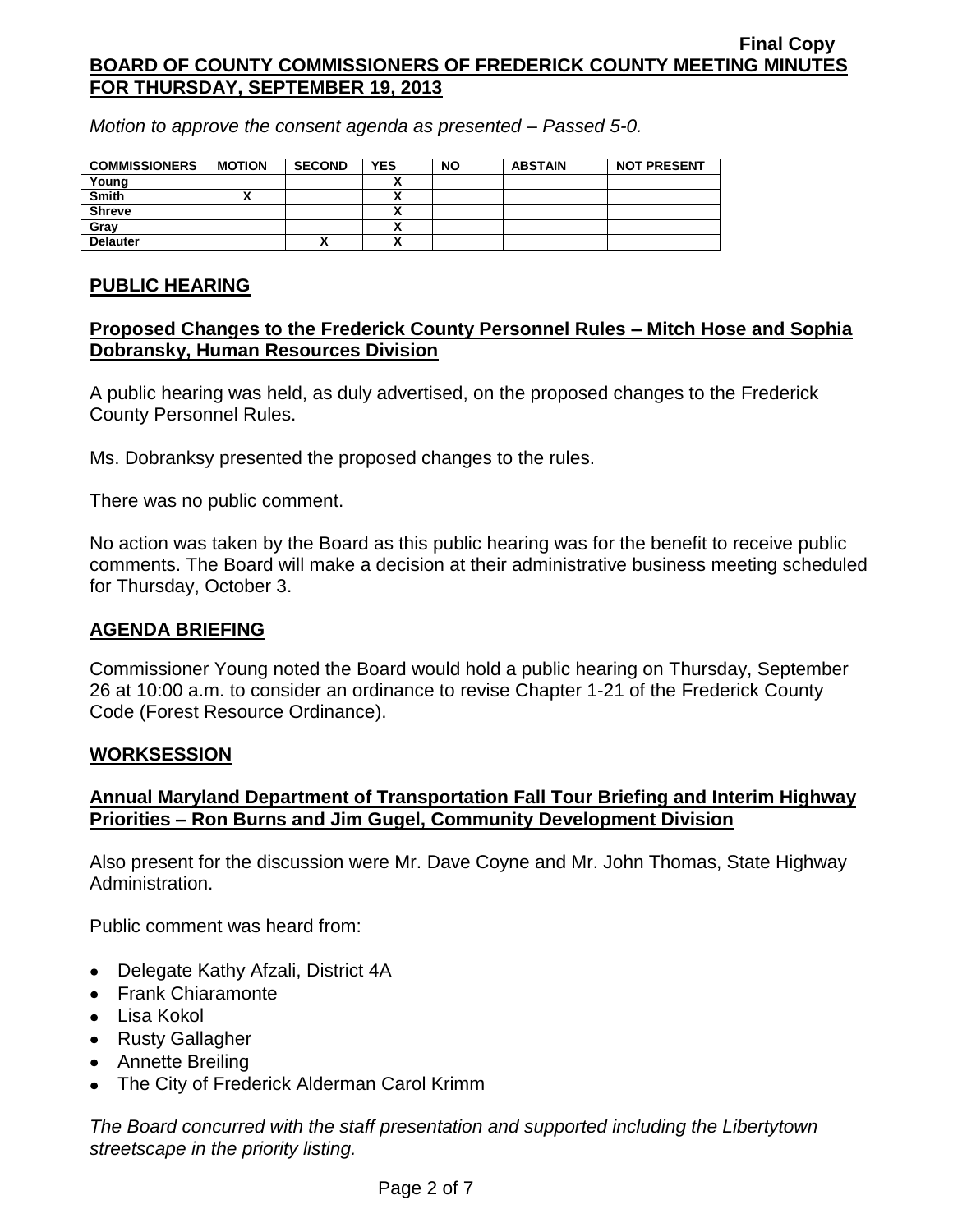# **Appointments/Reappointments to Boards/Commissions – Joyce Grossnickle, Office of the County Manager**

Human Relations Commission (HRC)

Ms. Angela Spencer, Chair, HRC, commented on the appointments.

There was no public comment.

*Motion to appoint Ms. Annette Breiling to serve a term to expire June 30, 2014, and Ms. Irene Packer-Halsey to serve a term to expire June 30, 2016 – Passed 5-0.*

| <b>COMMISSIONERS</b> | <b>MOTION</b> | <b>SECOND</b> | <b>YES</b> | <b>NO</b> | <b>ABSTAIN</b> | <b>NOT PRESENT</b> |
|----------------------|---------------|---------------|------------|-----------|----------------|--------------------|
| Young                |               |               |            |           |                |                    |
| <b>Smith</b>         |               |               |            |           |                |                    |
| <b>Shreve</b>        |               |               | ~          |           |                |                    |
| Grav                 |               |               |            |           |                |                    |
| <b>Delauter</b>      |               |               | ~          |           |                |                    |

(Commissioner Delauter left the meeting.)

#### Sustainability Commission

There was no public comment.

*Motion to appoint Ms. Debra Turnell to serve a term to expire June 30, 2016 – Passed 4-0.*

| <b>COMMISSIONERS</b> | <b>MOTION</b> | <b>SECOND</b> | <b>YES</b> | <b>NO</b> | <b>ABSTAIN</b> | <b>NOT PRESENT</b> |
|----------------------|---------------|---------------|------------|-----------|----------------|--------------------|
| Young                |               |               |            |           |                |                    |
| <b>Smith</b>         |               |               |            |           |                |                    |
| <b>Shreve</b>        |               |               |            |           |                |                    |
| Grav                 |               |               |            |           |                |                    |
| <b>Delauter</b>      |               |               |            |           |                | Λ                  |

(Commissioner Delauter returned to the meeting.)

#### Workforce Development Board

There was no public comment.

*Motion to appoint Ms. Nancy Rogan to serve a term to expire June 30, 2017 – Passed 5-0.*

| <b>COMMISSIONERS</b> | <b>MOTION</b> | <b>SECOND</b> | <b>YES</b> | <b>NO</b> | <b>ABSTAIN</b> | <b>NOT PRESENT</b> |
|----------------------|---------------|---------------|------------|-----------|----------------|--------------------|
| Young                |               |               |            |           |                |                    |
| <b>Smith</b>         |               |               |            |           |                |                    |
| <b>Shreve</b>        |               |               |            |           |                |                    |
| Gray                 |               | "             |            |           |                |                    |
| <b>Delauter</b>      |               |               | . .        |           |                |                    |

(The Board took a break at 11:30 a.m. and resumed the meeting at 11:40 a.m. Commissioner Gray returned at 11:45 a.m.)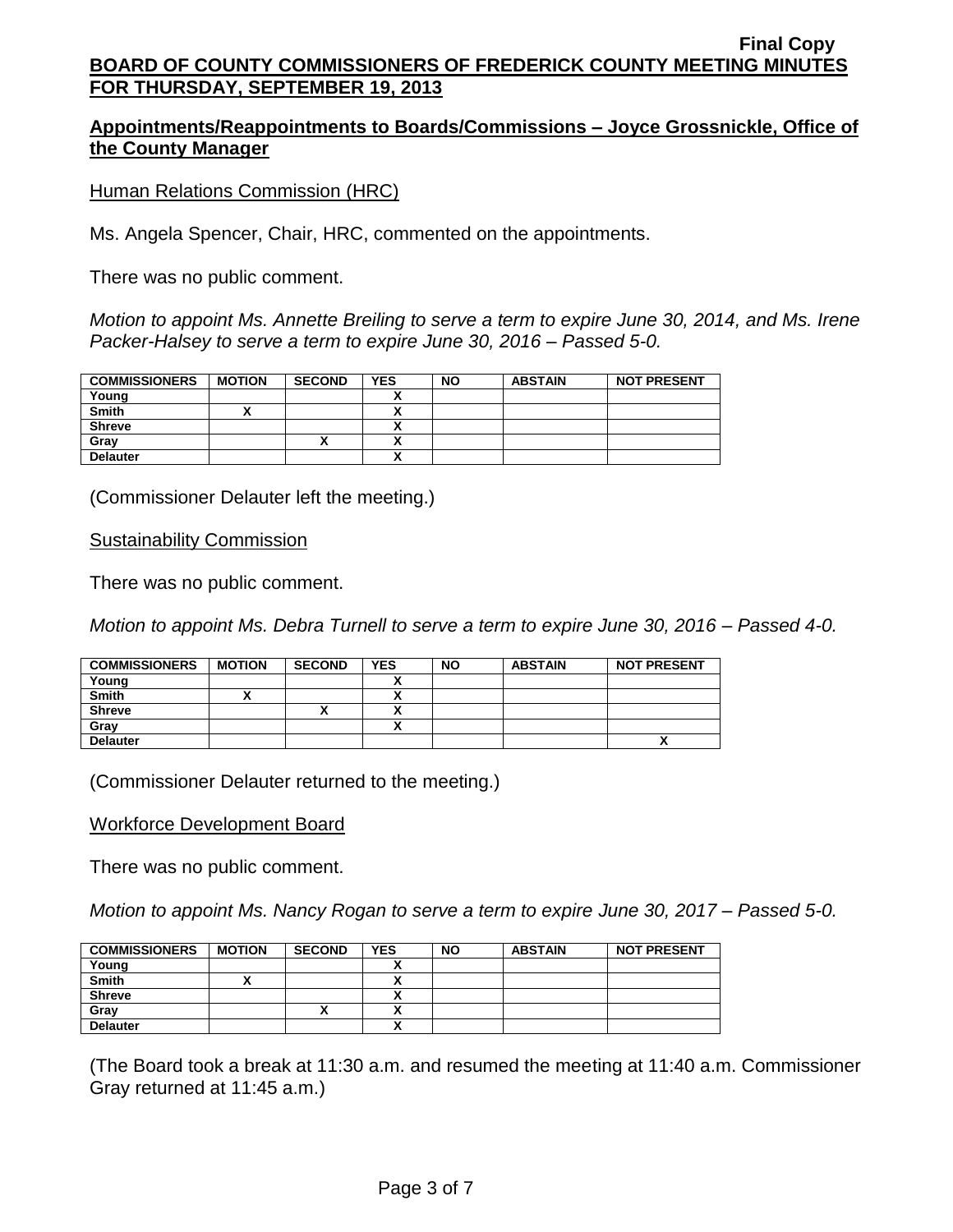## **ADMINISTRATIVE BUSINESS**

Purchasing Memo #14-044, Construction Inspection and Management Services for Buildings, National Pollution Discharge Elimination System (NPDES), and Parkland Development (IDQ Contract) and Purchasing Memo #14-045, Adult Detention Center Door Control System Upgrade

*Motion to approve Purchasing Memos #14-044 and #14-045 as presented – Passed 4-0.*

| <b>COMMISSIONERS</b> | <b>MOTION</b> | <b>SECOND</b> | <b>YES</b> | <b>NO</b> | <b>ABSTAIN</b> | <b>NOT PRESENT</b> |
|----------------------|---------------|---------------|------------|-----------|----------------|--------------------|
| Young                |               |               |            |           |                |                    |
| <b>Smith</b>         |               |               | ~          |           |                |                    |
| <b>Shreve</b>        |               |               | ^          |           |                |                    |
| Gray                 |               |               |            |           |                |                    |
| <b>Delauter</b>      |               | "             | ^          |           |                |                    |

### **FY 2012 – 2014 Frederick County Agricultural Land Preservation Program (Program) – Annual Certification Report – Anne Bradley, Community Development Division**

Ms. Bradley presented the interim report that outlined the funding and expenditures of the program for FY 2012 – 2013, as well as an evaluation of the accomplishments and goals of the program. It was noted the Agricultural Preservation Advisory Board recommended approval of the report.

*Motion to approve the report – Passed 5-0.*

| <b>COMMISSIONERS</b> | <b>MOTION</b> | <b>SECOND</b> | <b>YES</b> | <b>NO</b> | <b>ABSTAIN</b> | <b>NOT PRESENT</b> |
|----------------------|---------------|---------------|------------|-----------|----------------|--------------------|
| Young                |               |               |            |           |                |                    |
| <b>Smith</b>         |               |               | ,,         |           |                |                    |
| <b>Shreve</b>        |               |               | Λ          |           |                |                    |
| Grav                 |               |               | Λ          |           |                |                    |
| <b>Delauter</b>      |               |               | v<br>↗     |           |                |                    |

## **Acceptance of Road Dedication of Feldspar Road – Beth Ramacciotti, Utilities and Solid Waste Management Division**

Ms. Ramacciotti presented the request to approve the acceptance of areas of Feldspar Road that would be necessary for the completion of a public project.

*Motion to accept the area of Feldspar Road dedicated to public use and identified on the Fountaindale South plat recorded in Plat Book 10, Page 165 – Passed 5-0.*

| <b>COMMISSIONERS</b> | <b>MOTION</b> | <b>SECOND</b> | <b>YES</b> | <b>NO</b> | <b>ABSTAIN</b> | <b>NOT PRESENT</b> |
|----------------------|---------------|---------------|------------|-----------|----------------|--------------------|
| Young                |               |               |            |           |                |                    |
| <b>Smith</b>         |               |               |            |           |                |                    |
| <b>Shreve</b>        |               | Λ             |            |           |                |                    |
| Gray                 |               |               |            |           |                |                    |
| <b>Delauter</b>      |               |               |            |           |                |                    |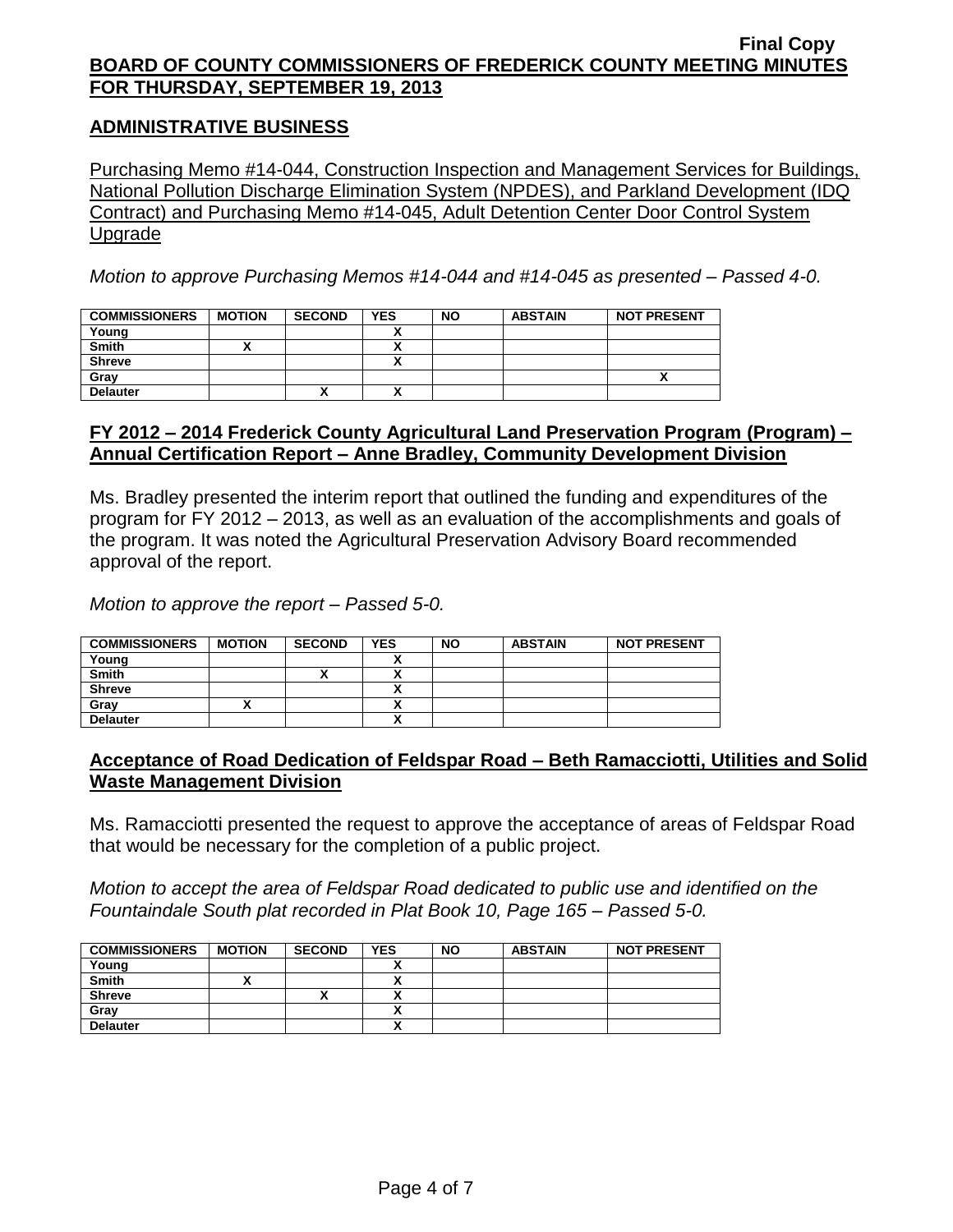## **FY 2015 – FY 2020 Capital Improvements Program (CIP) Calendar, Policies and Direction – Kelly Weaver, Budget Office, Office of the County Manager**

Ms. Weaver presented the calendar, policies and direction. She indicated this was the first step in the CIP process.

*Motion to approve the FY 2015-2020 CIP Calendar, CIP Policies, and the proposed construction cost adjustment factors to be utilized in the development of CIP project requests – Passed 5-0.*

| <b>COMMISSIONERS</b> | <b>MOTION</b> | <b>SECOND</b> | YES   | <b>NO</b> | <b>ABSTAIN</b> | <b>NOT PRESENT</b> |
|----------------------|---------------|---------------|-------|-----------|----------------|--------------------|
| Young                |               |               |       |           |                |                    |
| <b>Smith</b>         |               | Λ             | `<br> |           |                |                    |
| <b>Shreve</b>        |               |               |       |           |                |                    |
| Grav                 |               |               |       |           |                |                    |
| <b>Delauter</b>      |               |               |       |           |                |                    |

# **COMMISSIONER COMMENTS**

None.

# **PUBLIC COMMENTS**

None.

## **QUESTIONS – PRESS**

None.

## **CLOSED SESSION**

Maryland Annotated Code State Government Article § 10-508(a) (3) To consider the acquisition of real property for a public purpose and matters directly related thereto.

**Topic** – To consider the acquisition of an interest in real property.

*Motion to go into closed session – Passed 5-0.*

| <b>COMMISSIONERS</b> | <b>MOTION</b> | <b>SECOND</b> | <b>YES</b> | <b>NO</b> | <b>ABSTAIN</b> | <b>NOT PRESENT</b> |
|----------------------|---------------|---------------|------------|-----------|----------------|--------------------|
| Young                |               |               |            |           |                |                    |
| <b>Smith</b>         |               |               |            |           |                |                    |
| <b>Shreve</b>        |               |               |            |           |                |                    |
| Gray                 |               |               |            |           |                |                    |
| <b>Delauter</b>      |               | Λ             |            |           |                |                    |

## **ADJOURN**

The meeting adjourned at 12:00 p.m.

Patricia Morrow Recording Secretary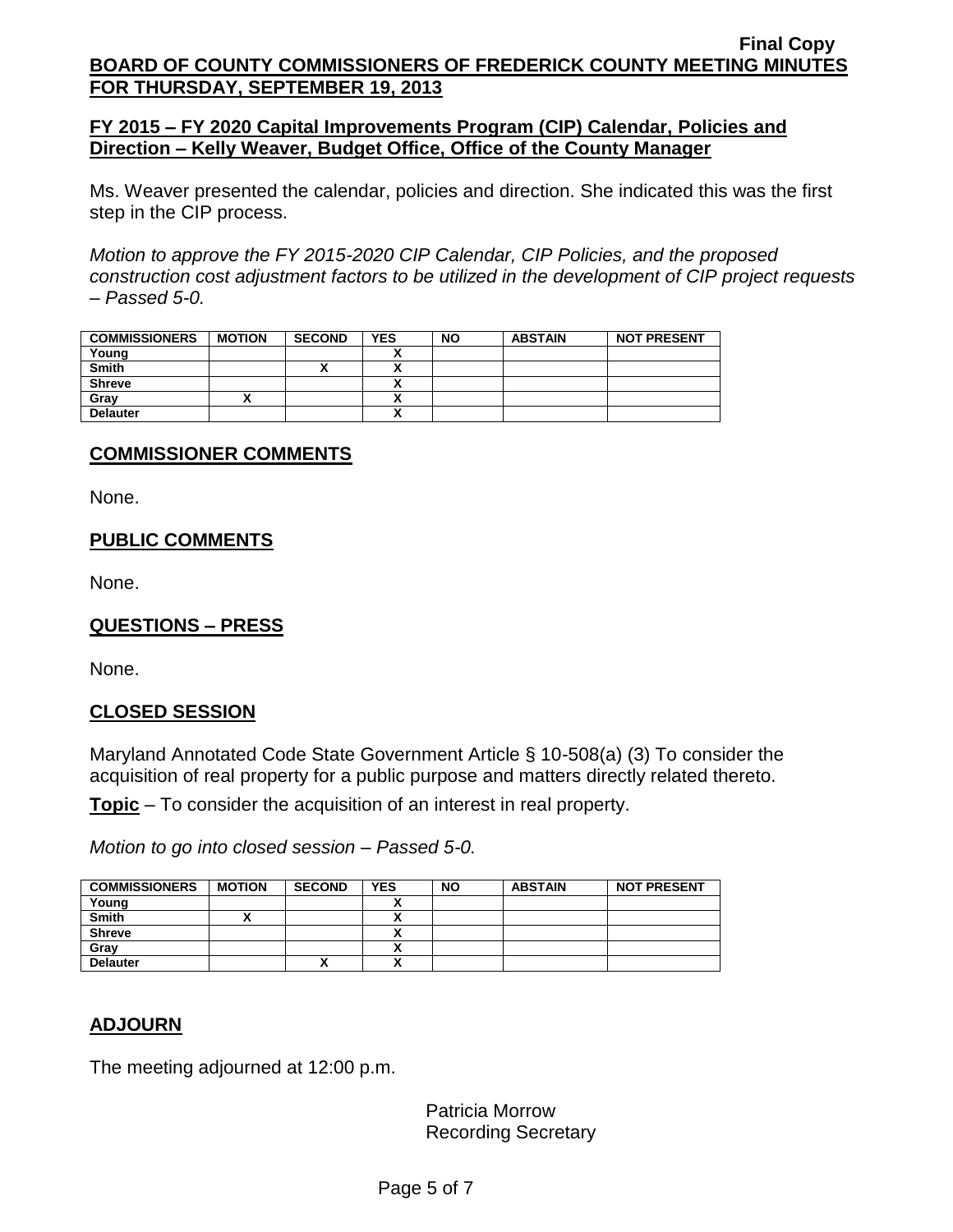## **FORM OF STATEMENT FOR CLOSING THE MEETING OF THURSDAY, SEPTEMBER 19, 2013**

# **STATUTORY AUTHORITY TO CLOSE SESSION**

### **State Government Article §10-508(a):**

(3) To consider the acquisition of real property for a public purpose and matters directly related thereto.

### **Motion:**

Upon a motion by Commissioner Smith, seconded by Commissioner Delauter, the Board voted 5-0 to go into closed session under the Maryland Annotated Code State Government Article § 10-508(a) (3) To consider the acquisition of real property for a public purpose and matters directly related thereto.

### **Time and Location:**

12:05 p.m. – Third Floor Meeting Room, Winchester Hall

## **Topic to be Discussed:**

To consider the acquisition of an interest in real property.

Patricia Morrow Recording Secretary

\_\_\_\_\_\_\_\_\_\_\_\_\_\_\_\_\_\_\_\_\_\_\_\_\_\_\_\_\_\_\_\_\_\_\_\_